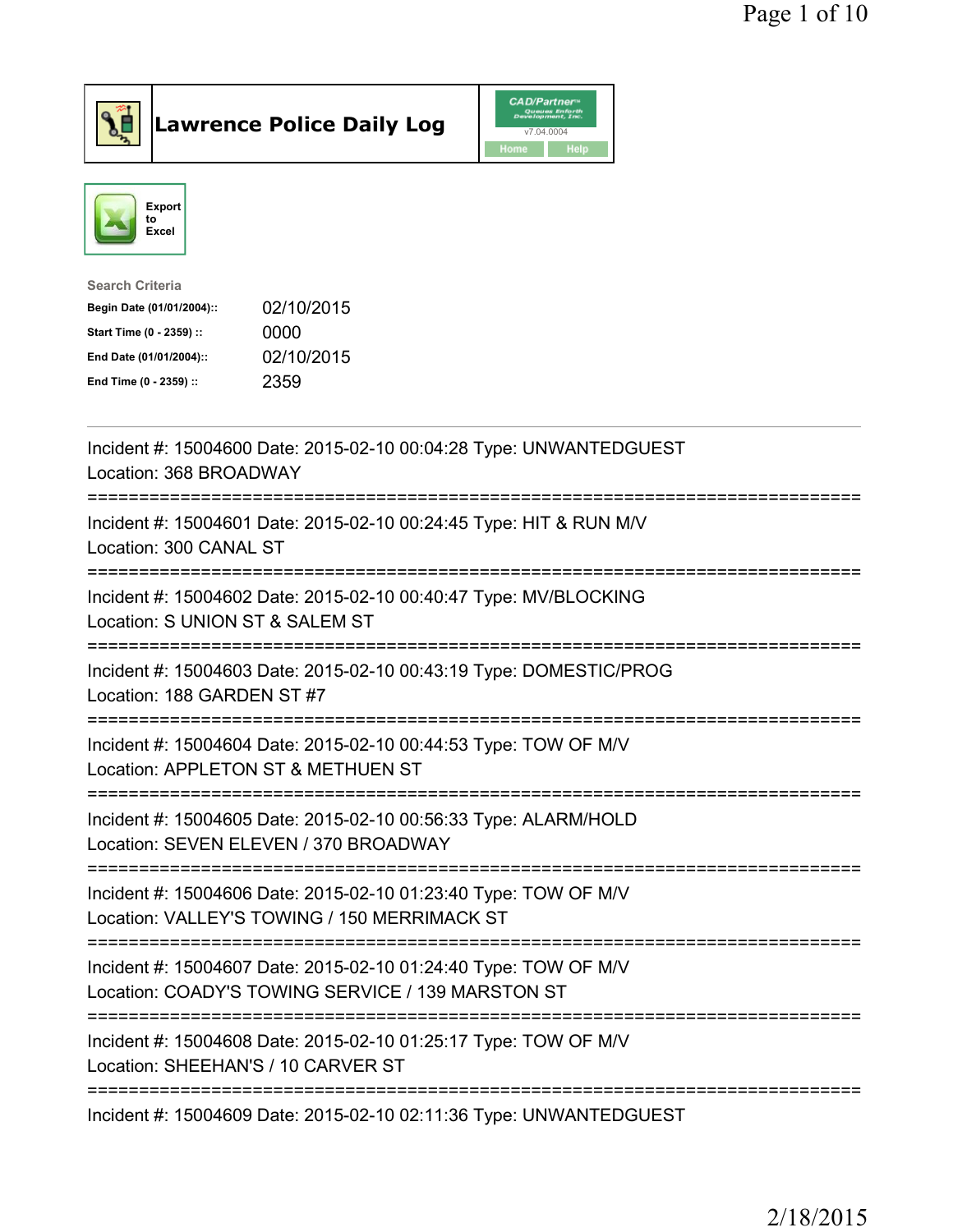Location: 169 HAVERHILL ST #10 =========================================================================== Incident #: 15004610 Date: 2015-02-10 03:34:44 Type: TOW OF M/V Location: 71 CAMBRIDGE ST =========================================================================== Incident #: 15004611 Date: 2015-02-10 03:35:31 Type: AUTO ACC/NO PI Location: CENTRAL BRIDGE & MERRIMACK ST =========================================================================== Incident #: 15004612 Date: 2015-02-10 04:24:35 Type: ALARMS Location: FIVE STAR PAINTING / 7A BROADWAY =========================================================================== Incident #: 15004613 Date: 2015-02-10 05:08:32 Type: MV/BLOCKING Location: 394 LOWELL ST =========================================================================== Incident #: 15004614 Date: 2015-02-10 05:24:16 Type: AMBULANCE ASSSI Location: 54 MELVIN ST =========================================================================== Incident #: 15004615 Date: 2015-02-10 06:58:04 Type: AUTO ACC/NO PI Location: ALDER ST & WILLOW ST =========================================================================== Incident #: 15004616 Date: 2015-02-10 07:46:20 Type: MV/BLOCKING Location: MELROSE ST =========================================================================== Incident #: 15004617 Date: 2015-02-10 07:57:50 Type: M/V STOP Location: HAMPSHIRE ST & LOWELL ST =========================================================================== Incident #: 15004618 Date: 2015-02-10 08:26:36 Type: CONFIS PROP Location: 288 ANDOVER ST =========================================================================== Incident #: 15004619 Date: 2015-02-10 08:50:40 Type: ALARM/HOLD Location: HEAVENLY DONUTS / 262 ESSEX ST =========================================================================== Incident #: 15004620 Date: 2015-02-10 08:55:41 Type: AUTO ACC/NO PI Location: 1 I 495 N =========================================================================== Incident #: 15004621 Date: 2015-02-10 08:57:19 Type: HIT & RUN M/V Location: 16 E PLEASANT ST =========================================================================== Incident #: 15004622 Date: 2015-02-10 09:01:07 Type: LARCENY/PAST Location: 247 JACKSON ST =========================================================================== Incident #: 15004623 Date: 2015-02-10 09:12:16 Type: DOMESTIC/PROG Location: 21 LOGAN ST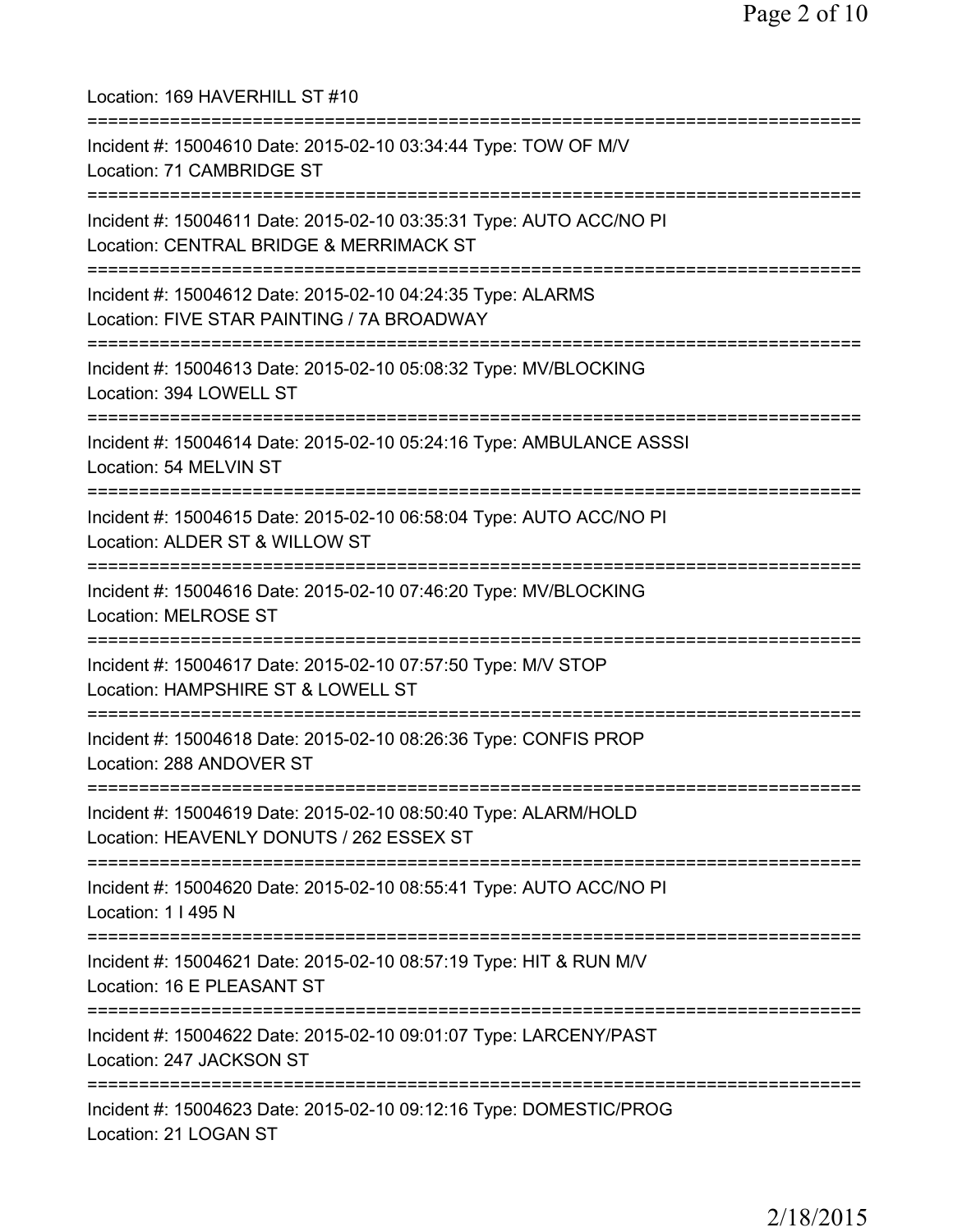| Incident #: 15004624 Date: 2015-02-10 09:15:43 Type: B&E/PROG<br>Location: 79 NESMITH ST                                               |
|----------------------------------------------------------------------------------------------------------------------------------------|
| Incident #: 15004625 Date: 2015-02-10 09:26:08 Type: AUTO ACC/NO PI<br>Location: AMESBURY ST & LOWELL ST                               |
| Incident #: 15004626 Date: 2015-02-10 09:43:24 Type: TOW OF M/V<br>Location: 550 BROADWAY                                              |
| Incident #: 15004627 Date: 2015-02-10 09:54:25 Type: KEEP PEACE<br>Location: PUEBLO SUPERMARKET / 309 PARK ST<br>===================== |
| Incident #: 15004628 Date: 2015-02-10 10:14:30 Type: E911 HANGUP<br>Location: 73 BAILEY ST FL 2ND                                      |
| Incident #: 15004629 Date: 2015-02-10 10:26:10 Type: STOLEN PROP<br>Location: 47 HOBSON ST                                             |
| Incident #: 15004630 Date: 2015-02-10 10:32:00 Type: INVESTIGATION<br>Location: 91 BROADWAY                                            |
| Incident #: 15004632 Date: 2015-02-10 10:32:48 Type: B&E/PAST<br>Location: 32 TYLER ST                                                 |
| Incident #: 15004631 Date: 2015-02-10 10:33:19 Type: AUTO ACC/UNK PI<br><b>Location: 9 SUMMER ST</b>                                   |
| Incident #: 15004633 Date: 2015-02-10 10:36:33 Type: B&E FOLLOW UP<br>Location: 304 JACKSON ST                                         |
| Incident #: 15004634 Date: 2015-02-10 10:45:48 Type: ALARM/BURG<br>Location: LAWRENCE REAL ESTATE COMPANY / 139 NEWBURY ST             |
| Incident #: 15004635 Date: 2015-02-10 10:58:47 Type: AUTO ACC/NO PI<br>Location: 92 S BROADWAY                                         |
| Incident #: 15004636 Date: 2015-02-10 11:01:07 Type: MEDIC SUPPORT<br>Location: 103 E PLEASANT ST FL 1ST                               |
| Incident #: 15004637 Date: 2015-02-10 11:06:39 Type: KEEP PEACE<br>Location: 107 HIGH ST                                               |
|                                                                                                                                        |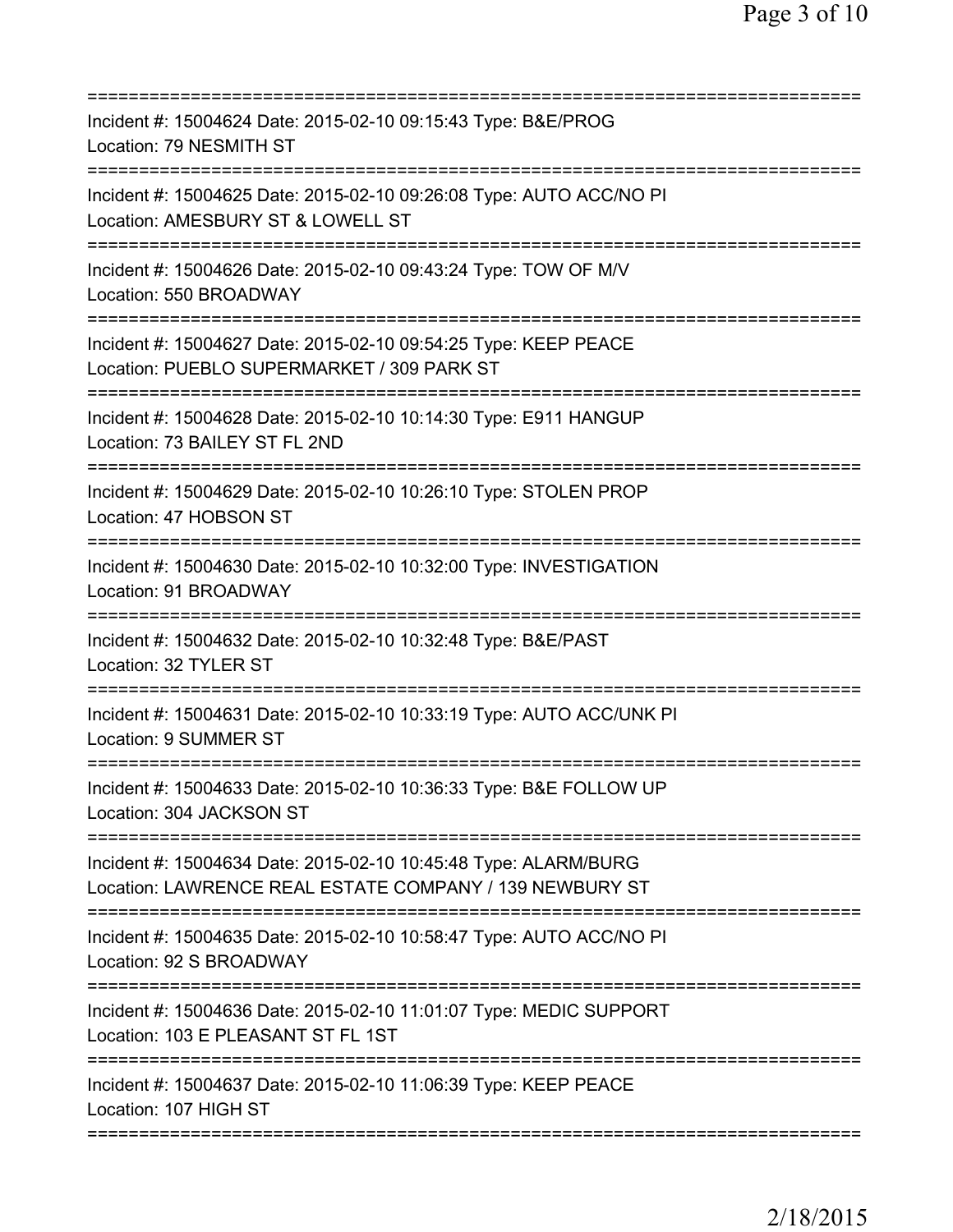| Incident #: 15004638 Date: 2015-02-10 11:12:20 Type: SUS PERS/MV<br>Location: 205 BROADWAY                                             |
|----------------------------------------------------------------------------------------------------------------------------------------|
| Incident #: 15004639 Date: 2015-02-10 11:12:43 Type: NOTIFICATION<br>Location: 89 CROSS ST                                             |
| Incident #: 15004640 Date: 2015-02-10 11:15:20 Type: AUTO ACC/NO PI<br>Location: 34 HAVERHILL ST                                       |
| Incident #: 15004641 Date: 2015-02-10 11:28:58 Type: STOLEN PROP<br>Location: POST OFFICE / 431 COMMON ST                              |
| Incident #: 15004642 Date: 2015-02-10 11:37:31 Type: MAL DAMAGE<br>Location: 288 ANDOVER ST                                            |
| Incident #: 15004643 Date: 2015-02-10 11:39:54 Type: MV/BLOCKING<br>Location: 85 BUTLER ST                                             |
| Incident #: 15004644 Date: 2015-02-10 11:43:47 Type: SUS PERS/MV<br>Location: 99 MYRTLE ST                                             |
| Incident #: 15004645 Date: 2015-02-10 11:49:55 Type: AUTO ACC/NO PI<br>Location: RESERVOIR ST                                          |
| :===================================<br>Incident #: 15004648 Date: 2015-02-10 12:01:28 Type: MV/BLOCKING<br>Location: 61 MIDDLEBURY ST |
| Incident #: 15004646 Date: 2015-02-10 12:03:17 Type: AUTO ACC/NO PI<br>Location: BROADWAY & HAVERHILL ST                               |
| Incident #: 15004647 Date: 2015-02-10 12:06:35 Type: HIT & RUN M/V<br>Location: 300 LAWRENCE ST                                        |
| Incident #: 15004651 Date: 2015-02-10 12:17:19 Type: HIT & RUN M/V<br>Location: 286 BROADWAY                                           |
| Incident #: 15004649 Date: 2015-02-10 12:18:28 Type: VIO CITY ORD<br>Location: CYPRESS AV & OLIVE AV                                   |
| Incident #: 15004650 Date: 2015-02-10 12:20:04 Type: GENERAL SERV<br>Location: FOSTER ST & MARKET ST                                   |
| Incident #: 15004653 Date: 2015-02-10 12:24:54 Type: IDENTITY THEFT                                                                    |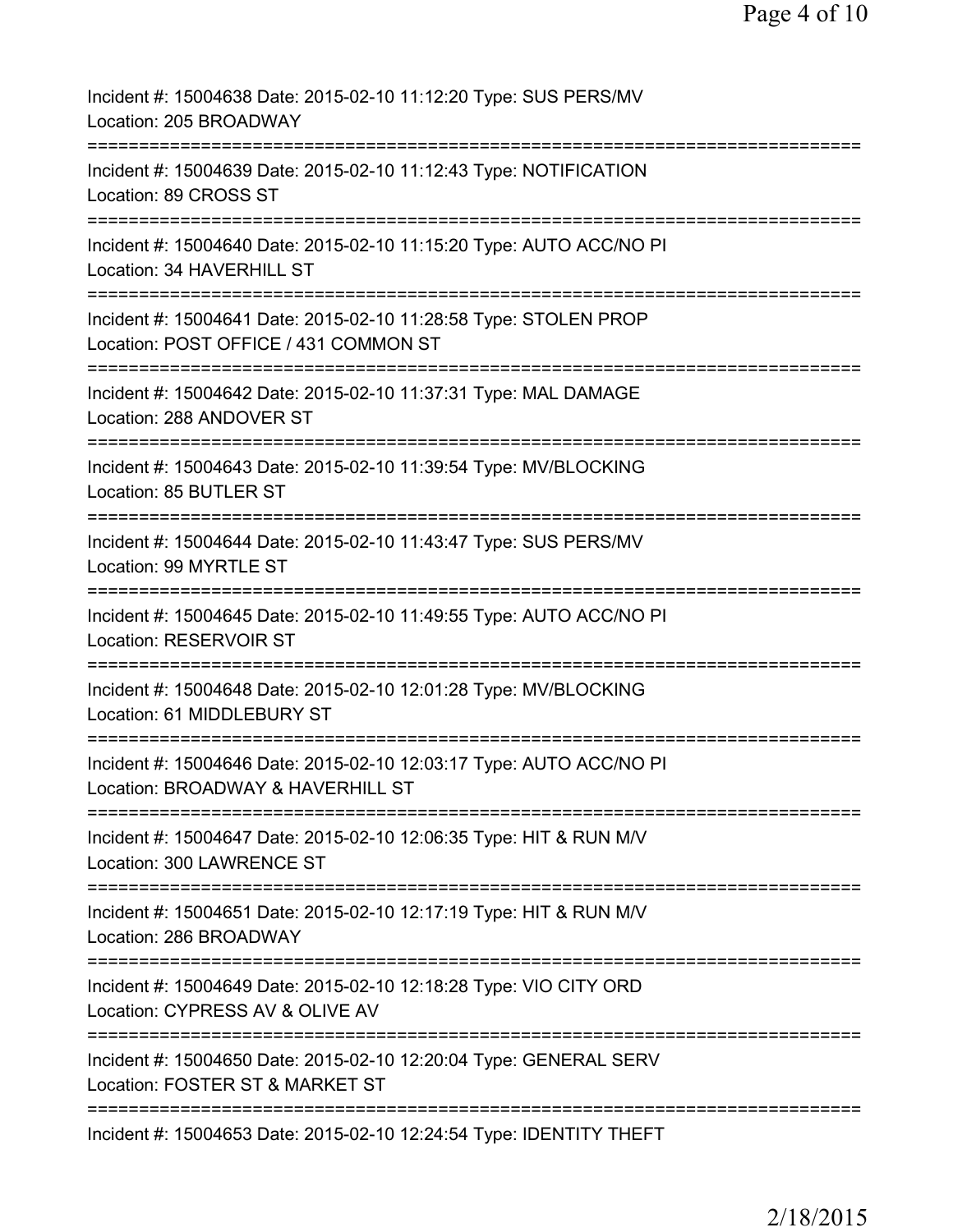Location: 32 WILLOW ST =========================================================================== Incident #: 15004652 Date: 2015-02-10 12:25:23 Type: INVESTIGATION Location: SEVEN ELEVEN / 703 HAVERHILL ST =========================================================================== Incident #: 15004654 Date: 2015-02-10 12:53:56 Type: UNWANTEDGUEST Location: DUNKIN DONUTS / 61 S UNION ST =========================================================================== Incident #: 15004655 Date: 2015-02-10 12:55:07 Type: MV/BLOCKING Location: 378 HAVERHILL ST =========================================================================== Incident #: 15004656 Date: 2015-02-10 13:03:56 Type: HIT & RUN M/V Location: BROOK ST =========================================================================== Incident #: 15004657 Date: 2015-02-10 13:09:51 Type: UNWANTEDGUEST Location: 205 BROADWAY =========================================================================== Incident #: 15004658 Date: 2015-02-10 13:13:11 Type: SUS PERS/MV Location: BROADWAY & WHITMAN ST =========================================================================== Incident #: 15004659 Date: 2015-02-10 13:16:33 Type: DISTURBANCE Location: 107 GARDEN ST =========================================================================== Incident #: 15004660 Date: 2015-02-10 13:18:16 Type: STOL/MV/PAS Location: 10 MAPLE ST =========================================================================== Incident #: 15004661 Date: 2015-02-10 13:21:19 Type: HIT & RUN M/V Location: APPLETON ST & METHUEN ST =========================================================================== Incident #: 15004662 Date: 2015-02-10 13:27:58 Type: DISTURBANCE Location: 107 GARDEN ST #1R =========================================================================== Incident #: 15004664 Date: 2015-02-10 13:36:26 Type: HIT & RUN M/V Location: 20 KNOX ST =========================================================================== Incident #: 15004663 Date: 2015-02-10 13:36:47 Type: WARRANT SERVE Location: 161 MAY ST =========================================================================== Incident #: 15004665 Date: 2015-02-10 13:42:57 Type: WIRE DOWN Location: 211 PROSPECT ST =========================================================================== Incident #: 15004666 Date: 2015-02-10 13:45:47 Type: MV/BLOCKING Location: 5 BOXFORD ST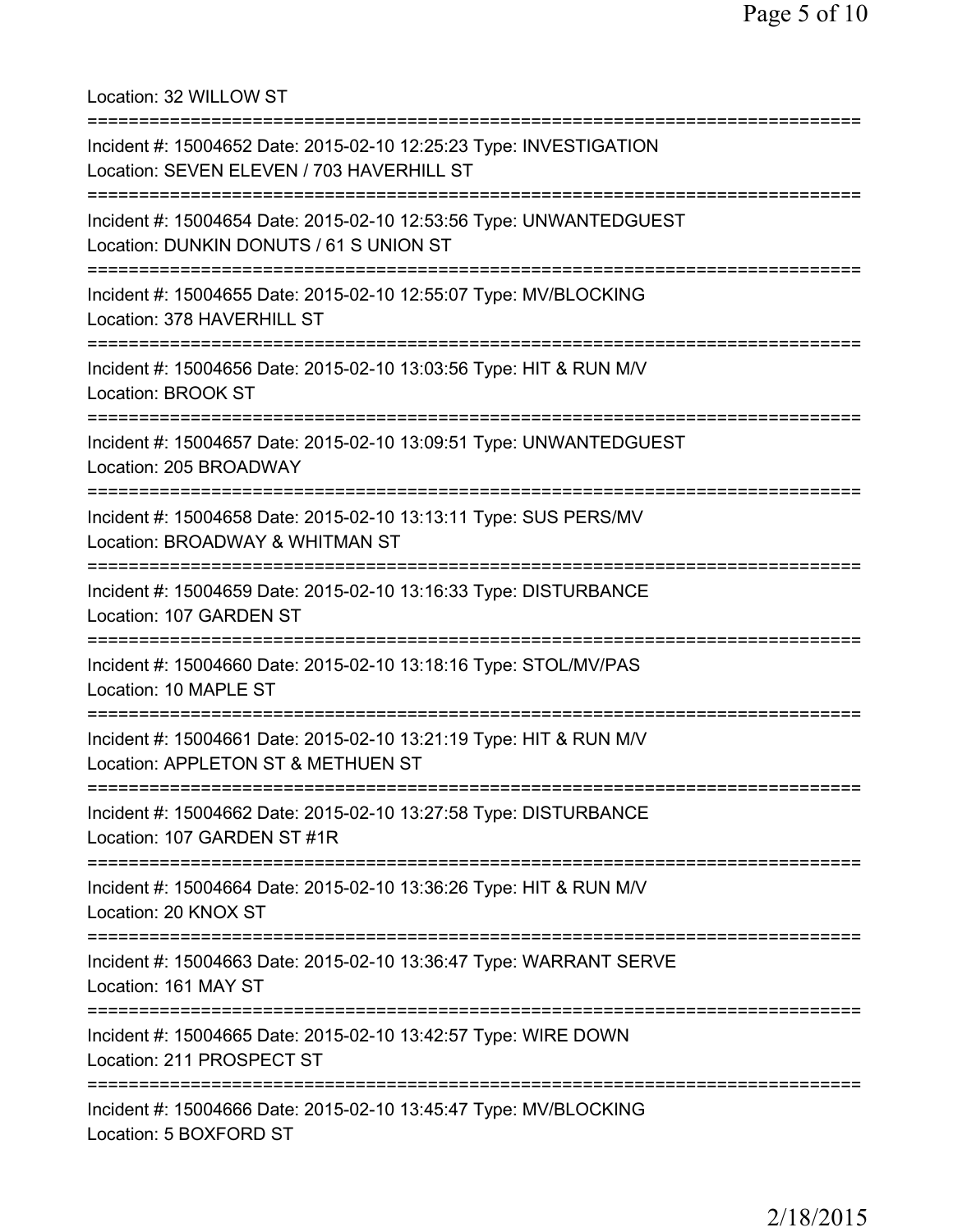| Incident #: 15004667 Date: 2015-02-10 13:55:13 Type: GENERAL SERV<br>Location: LASALLE AV           |
|-----------------------------------------------------------------------------------------------------|
| Incident #: 15004668 Date: 2015-02-10 13:56:03 Type: GENERAL SERV<br><b>Location: PERRY AV</b>      |
| Incident #: 15004669 Date: 2015-02-10 13:56:37 Type: LOST PROPERTY<br>Location: 456 HAVERHILL ST    |
| Incident #: 15004670 Date: 2015-02-10 14:00:47 Type: VIO CITY ORD<br>Location: 133 BAILEY ST        |
| Incident #: 15004671 Date: 2015-02-10 14:02:29 Type: DISTURBANCE<br>Location: 280 MERRIMACK ST #103 |
| Incident #: 15004672 Date: 2015-02-10 14:12:18 Type: STOLEN PROP<br>Location: 50 PARK ST            |
| Incident #: 15004673 Date: 2015-02-10 14:14:46 Type: GENERAL SERV<br><b>Location: BODWELL ST</b>    |
| Incident #: 15004674 Date: 2015-02-10 14:19:50 Type: SHOPLIFTING<br>Location: 73 WINTHROP AV        |
| Incident #: 15004675 Date: 2015-02-10 14:27:13 Type: GENERAL SERV<br><b>Location: THORNDIKE ST</b>  |
| Incident #: 15004676 Date: 2015-02-10 14:39:30 Type: NEIGHBOR PROB<br>Location: 54 B ABBOTT ST      |
| Incident #: 15004677 Date: 2015-02-10 14:44:14 Type: MV/BLOCKING<br>Location: 45 WARREN ST          |
| Incident #: 15004678 Date: 2015-02-10 14:56:02 Type: DOMESTIC/PROG<br>Location: 107 OXFORD ST #2    |
| Incident #: 15004679 Date: 2015-02-10 15:09:36 Type: VIO CITY ORD<br>Location: 14 BODWELL ST        |
| Incident #: 15004680 Date: 2015-02-10 15:16:23 Type: AUTO ACC/NO PI<br>Location: 15 CAMDEN ST       |
|                                                                                                     |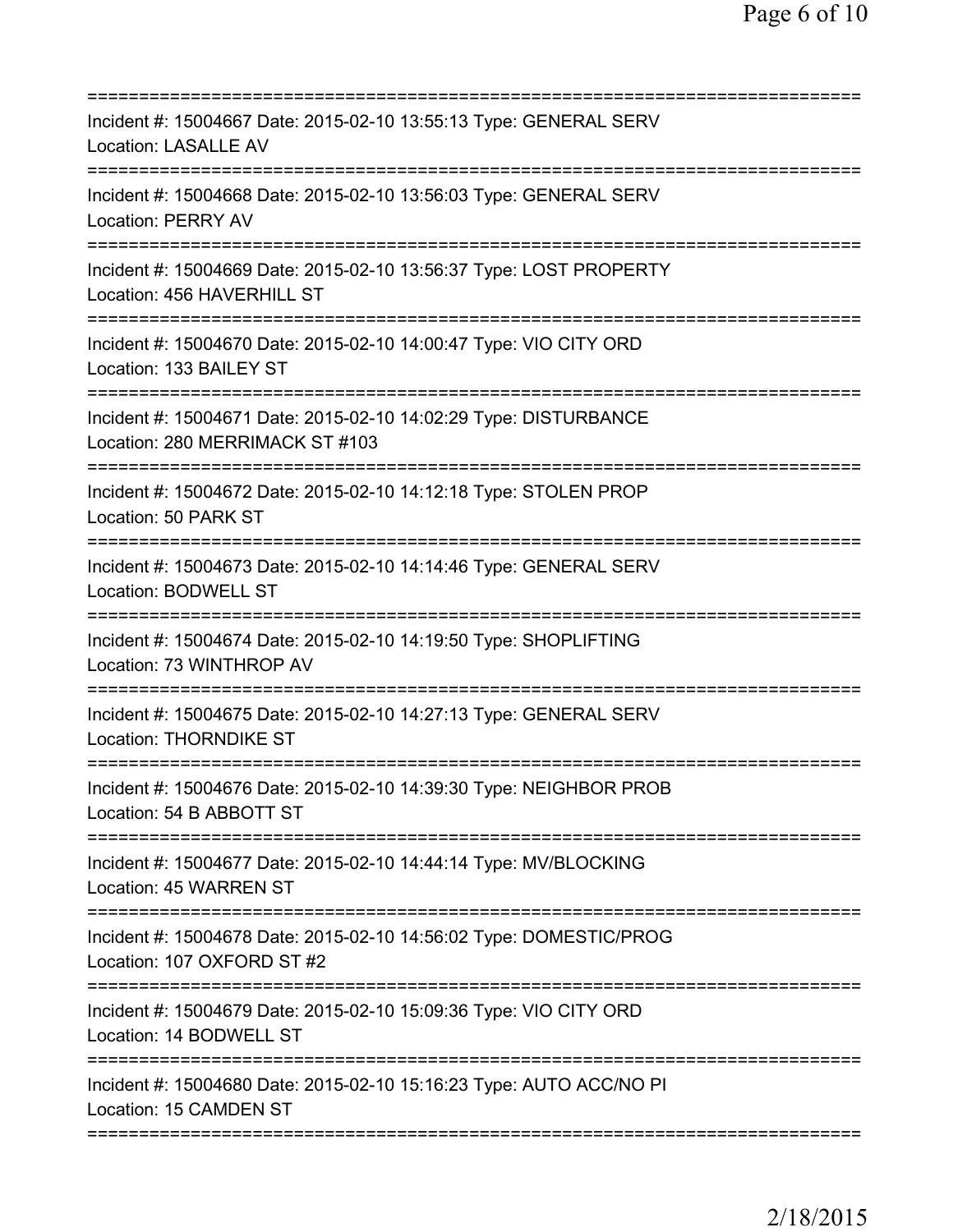| Incident #: 15004681 Date: 2015-02-10 15:18:27 Type: AUTO ACC/UNK PI<br>Location: CENTRAL BRIDGE / 0 MERRIMACK ST                   |
|-------------------------------------------------------------------------------------------------------------------------------------|
| Incident #: 15004682 Date: 2015-02-10 15:26:50 Type: WIRE DOWN<br>Location: 198 BAILEY ST                                           |
| Incident #: 15004683 Date: 2015-02-10 15:29:31 Type: LARCENY/PAST<br>Location: UNION CROSSING / 50 ISLAND ST                        |
| Incident #: 15004684 Date: 2015-02-10 15:51:03 Type: SUS PERS/MV<br>Location: CANAL ST & MARSTON ST                                 |
| Incident #: 15004685 Date: 2015-02-10 16:03:01 Type: KEEP PEACE<br>Location: LEAHY SCHOOL / 100 ERVING AV                           |
| Incident #: 15004686 Date: 2015-02-10 16:04:02 Type: AUTO ACC/NO PI<br>Location: 89 E HAVERHILL ST<br>:==============:              |
| Incident #: 15004687 Date: 2015-02-10 16:07:49 Type: CK WELL BEING<br>Location: COMMONWEALTH DR & MARSTON ST<br>=================== |
| Incident #: 15004688 Date: 2015-02-10 16:19:46 Type: HIT & RUN M/V<br>Location: ANTONIO AUTO REPAIR / 7 OXFORD ST                   |
| Incident #: 15004689 Date: 2015-02-10 16:21:44 Type: MV/BLOCKING<br>Location: 59 WILLOW ST<br>==========================            |
| Incident #: 15004690 Date: 2015-02-10 16:30:56 Type: MV/BLOCKING<br>Location: ANDOVER ST & BROOKFIELD ST                            |
| Incident #: 15004691 Date: 2015-02-10 16:48:18 Type: LARCENY/MV/PAST<br>Location: J&S TRANSPORTATION / 380 S UNION ST               |
| Incident #: 15004692 Date: 2015-02-10 16:56:03 Type: NEIGHBOR PROB<br>Location: 6 INMAN ST #27                                      |
| Incident #: 15004693 Date: 2015-02-10 17:08:39 Type: MV/BLOCKING<br>Location: 67 GREENWOOD ST                                       |
| Incident #: 15004694 Date: 2015-02-10 17:25:00 Type: ALARMS<br>Location: ARLINGTON SCHOOL / 150 ARLINGTON ST                        |
| Incident #: 15004695 Date: 2015-02-10 17:26:22 Type: MV/BLOCKING                                                                    |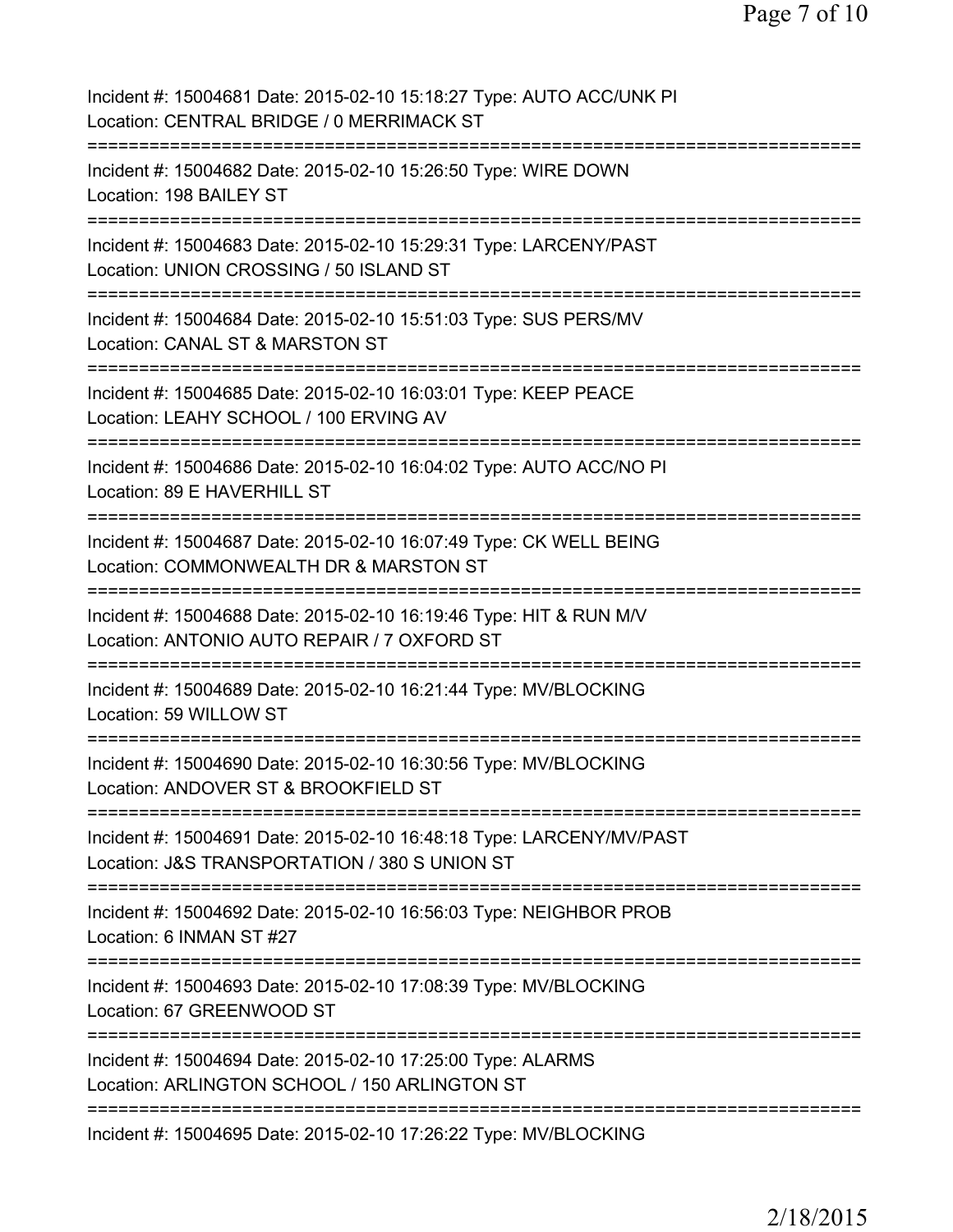| <b>Location: 8 BIRCH ST</b>                                                                                                                                             |
|-------------------------------------------------------------------------------------------------------------------------------------------------------------------------|
| Incident #: 15004696 Date: 2015-02-10 17:34:42 Type: HIT & RUN M/V<br>Location: 352 BROADWAY                                                                            |
| Incident #: 15004697 Date: 2015-02-10 17:43:48 Type: MV/BLOCKING<br>Location: 28 JUNIPER ST                                                                             |
| Incident #: 15004698 Date: 2015-02-10 18:12:57 Type: INVEST CONT<br>Location: 197 WEST ST                                                                               |
| Incident #: 15004699 Date: 2015-02-10 18:13:31 Type: M/V STOP<br>Location: S BROADWAY & SALEM ST                                                                        |
| =============================<br>Incident #: 15004700 Date: 2015-02-10 18:29:17 Type: VIO CITY ORD<br>Location: 95 SPRINGFIELD ST<br>:================================= |
| Incident #: 15004701 Date: 2015-02-10 18:30:58 Type: ALARMS<br>Location: 106 LEROY AV                                                                                   |
| Incident #: 15004702 Date: 2015-02-10 18:46:52 Type: M/V STOP<br>Location: 564 ANDOVER ST                                                                               |
| Incident #: 15004703 Date: 2015-02-10 18:55:49 Type: ROBBERY PAST<br>Location: COFFEE SHOP / 13 NEWBURY ST                                                              |
| Incident #: 15004704 Date: 2015-02-10 19:00:43 Type: STOL/MV/PAS<br>Location: 700 ESSEX ST                                                                              |
| Incident #: 15004705 Date: 2015-02-10 19:13:03 Type: TOW OF M/V<br>Location: HAMPSHIRE ST & LOWELL ST                                                                   |
| Incident #: 15004706 Date: 2015-02-10 19:17:19 Type: MEDIC SUPPORT<br>Location: 148 EXCHANGE ST FL 2                                                                    |
| Incident #: 15004707 Date: 2015-02-10 19:19:14 Type: ALARM/BURG<br>Location: J&S TRANSPORTATION / 380 S UNION ST                                                        |
| Incident #: 15004708 Date: 2015-02-10 19:30:18 Type: MV/BLOCKING<br>Location: ERVING AV & WALNUT ST                                                                     |
| Incident #: 15004709 Date: 2015-02-10 19:38:38 Type: M/V STOP<br>Location: 45 EXCHANGE ST                                                                               |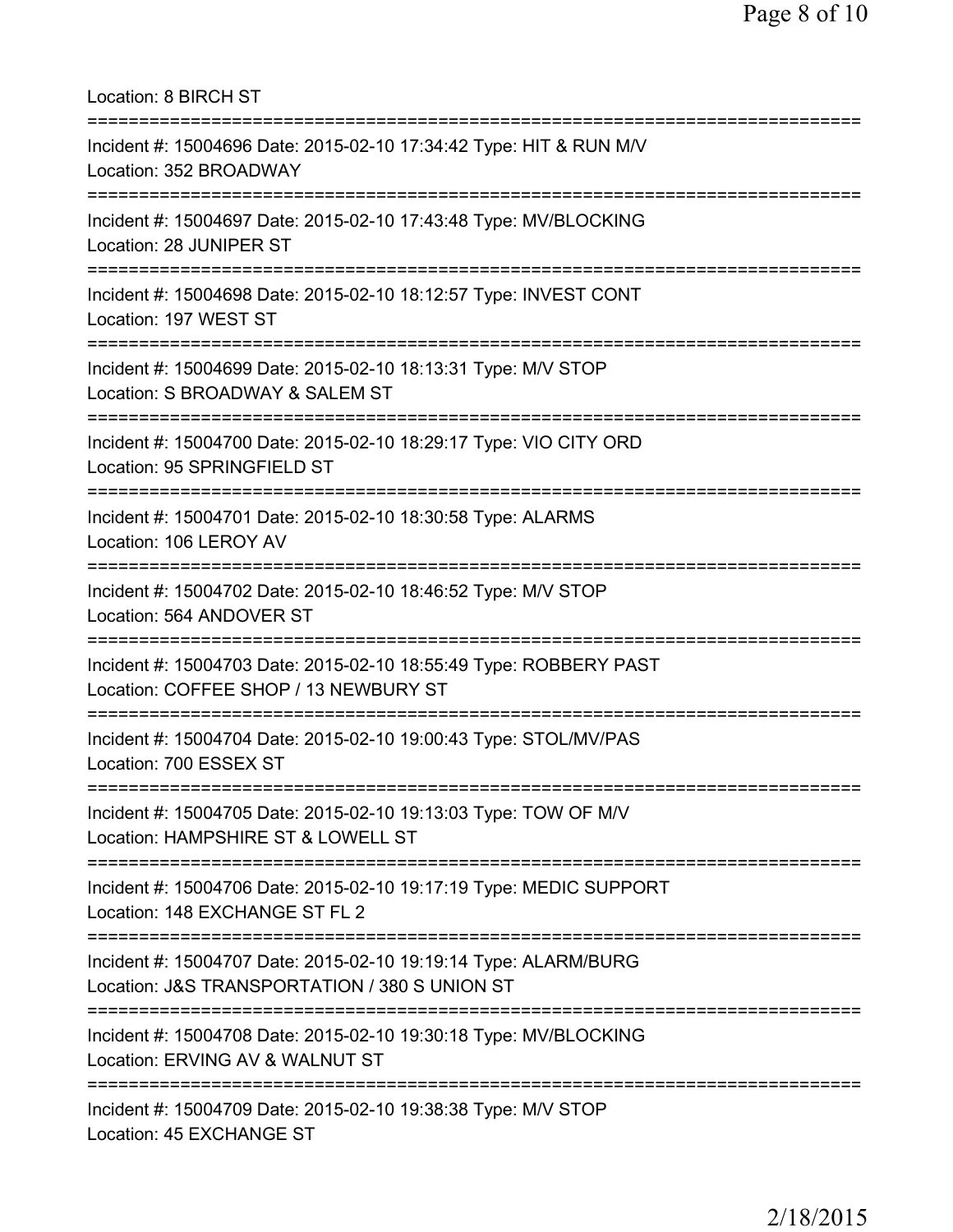| Incident #: 15004710 Date: 2015-02-10 19:40:04 Type: M/V STOP<br>Location: 104 CAMBRIDGE ST                                        |
|------------------------------------------------------------------------------------------------------------------------------------|
| Incident #: 15004711 Date: 2015-02-10 19:44:44 Type: FIRE/MV<br>Location: CORNISH ST & MONTGOMERY ST                               |
| Incident #: 15004712 Date: 2015-02-10 20:08:31 Type: NOISE ORD<br>Location: 207 CARLETON ST                                        |
| Incident #: 15004713 Date: 2015-02-10 20:21:08 Type: LOUD NOISE<br>Location: 29 ORCHARD ST FL 4                                    |
| Incident #: 15004714 Date: 2015-02-10 20:24:45 Type: SUS PERS/MV<br>Location: 67 NEWTON ST                                         |
| Incident #: 15004715 Date: 2015-02-10 20:36:47 Type: ASSSIT AMBULANC<br>Location: 207 S UNION ST<br>============                   |
| Incident #: 15004716 Date: 2015-02-10 20:49:28 Type: M/V STOP<br>Location: PARKER ST & SPRINGFIELD ST                              |
| Incident #: 15004717 Date: 2015-02-10 21:16:56 Type: NOTIFICATION<br>Location: 175 WATER ST<br>.================================== |
| Incident #: 15004718 Date: 2015-02-10 21:22:58 Type: DISABLED MV<br><b>Location: 18 FRANKLIN ST</b>                                |
| Incident #: 15004719 Date: 2015-02-10 21:25:42 Type: M/V STOP<br>Location: EVERETT ST & SANBORN ST                                 |
| Incident #: 15004720 Date: 2015-02-10 21:38:22 Type: M/V STOP<br>Location: HONEY DEW / 342 BROADWAY                                |
| Incident #: 15004721 Date: 2015-02-10 21:48:18 Type: M/V STOP<br>Location: FALLS BRIDGE / null                                     |
| Incident #: 15004722 Date: 2015-02-10 21:57:38 Type: ALARMS<br>Location: 129 WATER ST                                              |
| Incident #: 15004723 Date: 2015-02-10 22:07:05 Type: M/V STOP<br>Location: FITZ ST & LAWRENCE ST                                   |
|                                                                                                                                    |